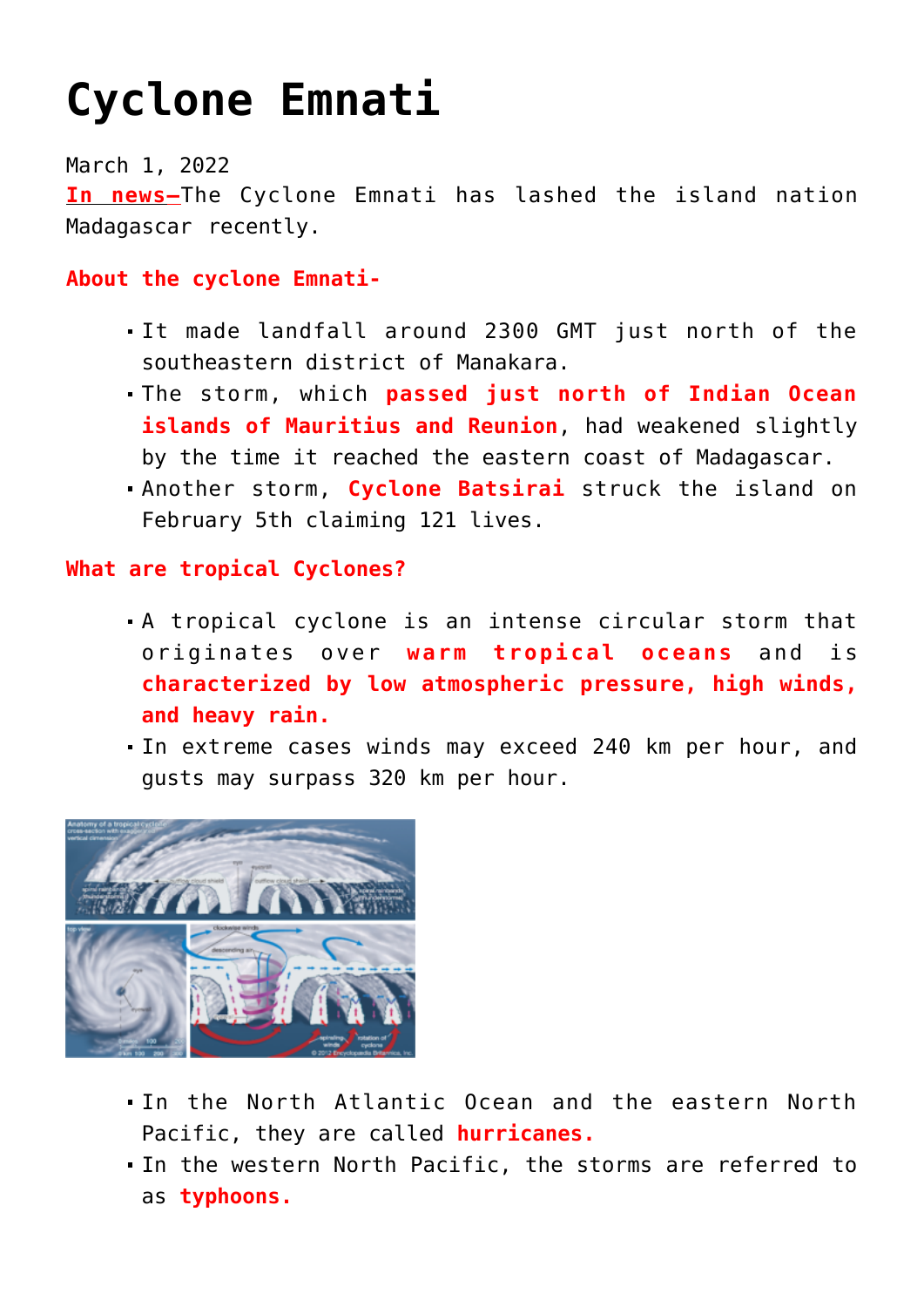- In the western South Pacific and the Indian Ocean, they are variously referred to as severe tropical cyclones, tropical cyclones, or simply cyclones.
- Tropical cyclones occur every year during the late summer months: July–September in the Northern Hemisphere and January–March in the Southern Hemisphere.
- **Several factors are required for these thunderstorms to develop further, including** *sea surface temperatures of around 27 °C (81 °F) and low vertical wind shear surrounding the system, atmospheric instability, high humidity in the lower to middle levels of the troposphere, enough Coriolis force to develop a lowpressure center, a pre-existing low-level focus or disturbance.*
- Characteristic features of tropical cyclones are **the eye,** a central region of clear skies, warm temperatures, and low atmospheric pressure; the **eyewall**, the most dangerous and destructive part where winds are strongest and rainfall is heaviest; and **rainbands**, secondary cells that spiral into the center of the storm.

#### **Naming of Cyclones-**

- Cyclones that form in every ocean basin across the world are named by the **regional specialised meteorological centres (RSMCs) and Tropical Cyclone Warning Centres (TCWCs).**
- In 2000, a group of nations called **WMO/ESCAP** (World Meteorological Organisation/United Nations Economic and Social Commission for Asia and the Pacific), which comprised **Bangladesh, India, the Maldives, Myanmar, Oman, Pakistan, Sri Lanka and Thailand**, decided to start naming cyclones in the region.
- There are six RSMCs in the world, including the India Meteorological Department (IMD), and five TCWCs.
- As an RSMC, the IMD names the cyclones developing over the North Indian Ocean, including the Bay of Bengal and